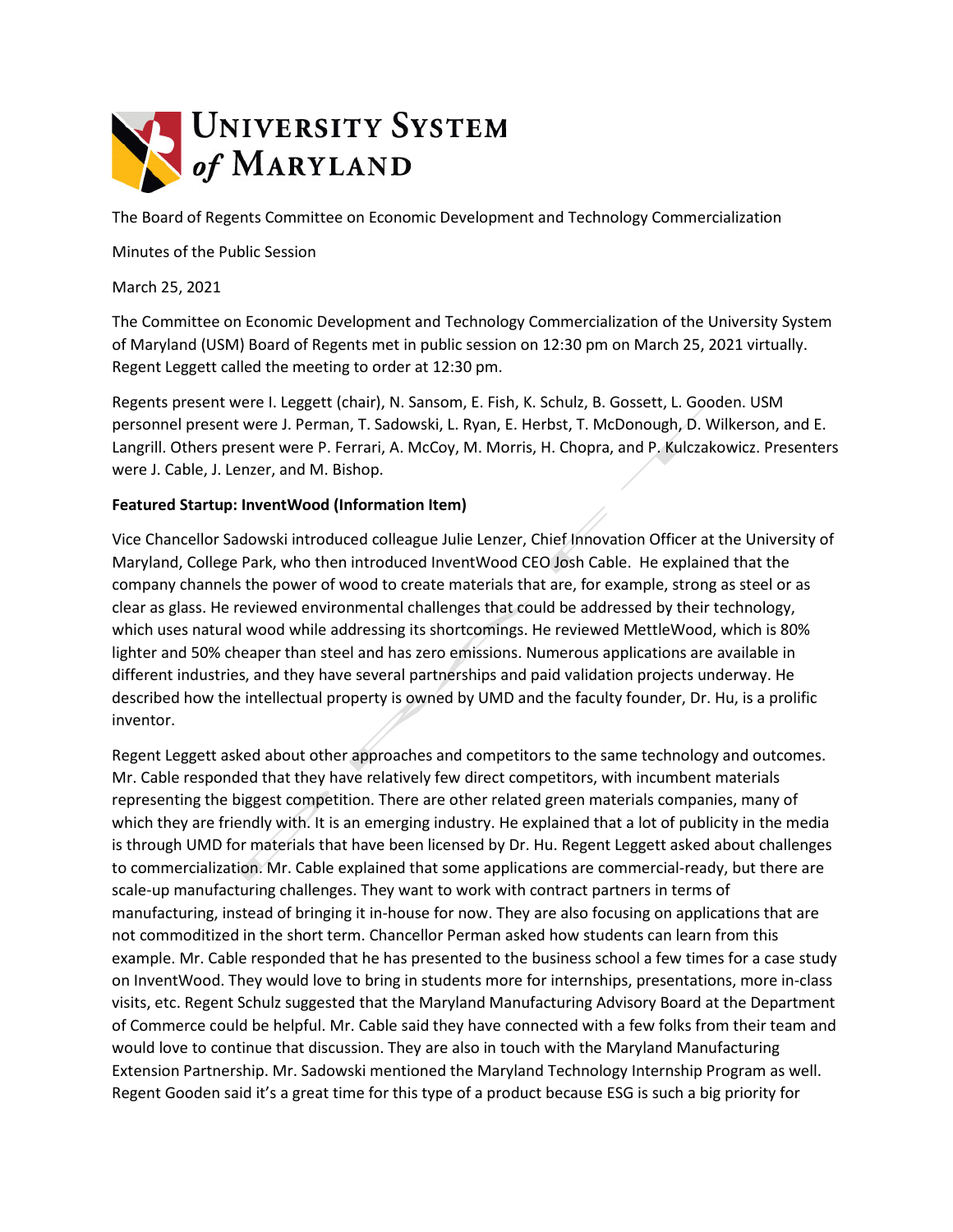manufacturers. Mr. Cable said when he started in this role, he said InventWood wouldn't go to market just based on sustainability. He has been pleasantly surprised how many household name companies have reached out with sustainability as a main driver.

## **Activating Fearless Ideas for Transformational Impact Supporting Companies Like Inventwood (Information Item)**

Vice Chancellor Sadowski re-introduced Julie Lenzer, Chief Innovation Officer at the University of Maryland, College Park. Ms. Lenzer reviewed the UMD innovation ecosystem, which includes over 60 programs across the campus. She explained that since the pandemic, they have gone virtual with workshops and opened those up across the USM. She explained that for intellectual property-based startups, it is a marathon, not a sprint. They work with startups to help finance the intellectual property costs as opposed to agreements with larger companies, for which the companies are able to finance costs. They share in the risk with the startup and spend many people-hours on the intellectual property and the affiliated companies as well. She reviewed the timeline for IonQ, which has had a similar timeline and will be going public soon. They had investment very early on and so took on more intellectual property financing. Ion Storage Systems had a similar timeline. She explained that UMD was there to help InventWood's faculty founder and help find business-minded teammates so that he can stay at the university inventing. She explained that MII and the Momentum Fund have been great resources, but more and earlier capital is needed.

Regent Leggett asked how involved UMD is with other partners in the System. Ms. Lenzer said they process intellectual property from UMES and Salisbury, which are not big enough for their own tech transfer offices. They have been helping Bowie State University as they set up some of their own tech transfer capacity. However, resources can be limiting sometimes. Chancellor Perman explained that the Center for Maryland Advanced Ventures funding encourages UMCP and UMB to provide assistance to others in the System. Chancellor Perman asked about the evaluative process, since the process is very resource-intensive. Ms. Lenzer said of 200 disclosures each year, they only file full applications for about 30, especially due to budget constraints that they're working through. They evaluate with in-house talent and external advice. In some areas such as quantum, they work with partners like NIST and can turn intellectual property over to them so that it can be patented. Regent Fish asked about the SBDCs. Ms. Lenzer said the SBDCs are very active in helping all types of startups and small business and assisted 256 startups last. Mr. Sansom asked how the sharing structure was navigated. Ms. Lenzer explained that by default, the university owns the patent. The license agreement is where they negotiate terms with the startup. As revenue is received, money comes back to the university and is distributed according to the IP policy. Chancellor Perman would love to see Ms. Lenzer come back with her colleagues and speak about TechPort.

## **Corporate Training and Development (Information Item)**

Vice Chancellor Sadowski introduced Dr. Bishop, Associate Vice Chancellor and Director, William E. Kirwan Center for Academic Innovation at the University System of Maryland. Regent Gooden asked which institutions are using badges. Ms. Bishop said 7 institutions are involved in Badging Essential Skills for Transitions. Ms. Gooden asked if the problem of getting the information on the transcript has been solved, and Ms. Bishop said the comprehensive learner record project is addressing that. Ms. Fish asked if they should more than strongly recommend this to all institutions, and the Chancellor and Dr. Bishop agreed yes. Dr. Bishop then reviewed the USM's partnership with the Greater Washington Partnership